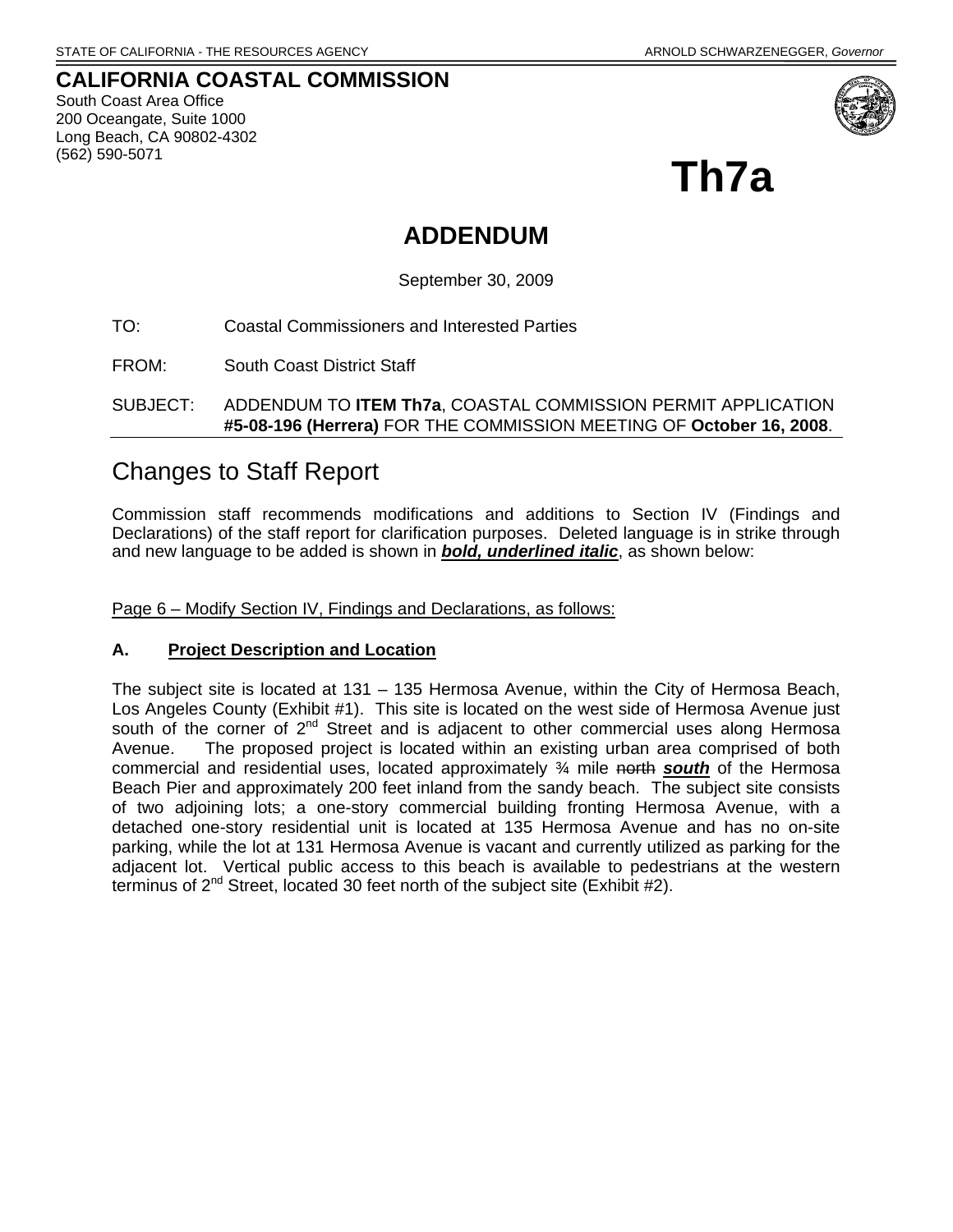# **CALIFORNIA COASTAL COMMISSION**

South Coast Area Office 200 Oceangate, Suite 1000 Long Beach, CA 90802-4302 (562) 590-5071

**Th7a** 

Filed: July 21, 2008 49th Day: September 9, 2008 180th Day: January 17, 2008 Staff: Gabriel Buhr-LB Staff Report: September 24, 2008 Hearing Date: October 15-17, 2008 Commission Action:

# **STAFF REPORT: CONSENT CALENDAR**

**APPLICATION NUMBER:** 5-08-196

- **APPLICANT:** Daniel and Casey Herrera
- **AGENT:** Elizabeth Srour

#### **PROJECT LOCATION:** 131 – 135 Hermosa Avenue, City of Hermosa Beach (Los Angeles County)

**DESCRIPTION:** Demolition of an existing retail commercial building with detached residential unit and the construction of a 3-story, 30-foot high, 5,942 square-foot mixed use building with two commercial units totaling 1,122 square-feet on the first floor, and two residential units totaling 4,821 square feet on the second and third floors and 9 parking spaces on a 4,581 square-foot C-1 zoned lot.

> Lot Area 2012 12:30 12:30 12:30 12:30 12:30 12:30 12:30 12:30 12:30 12:30 12:30 12:30 12:30 12:30 12:30 12:30 Building Coverage 1,993 square feet Pavement Coverage 1,693 square feet Landscape Coverage 896 square feet Parking Spaces 9 Zoning C-1 Ht above final grade 30 feet

Planning Designation Neighborhood Commercial

#### **SUMMARY OF STAFF RECOMMENDATION:**

Commission staff is recommending **APPROVAL** of the proposed project with **Five (5) Special Conditions** regarding: **1)** additional approvals for any future development; **2)** conformance with the submitted drainage and run-off control plan; **3)** storage of construction materials and mechanized equipment and removal of construction debris; **4)** submittal of a revised landscaping plan; and **5)** a deed restriction against the property, referencing all of the Special Conditions contained in this staff report.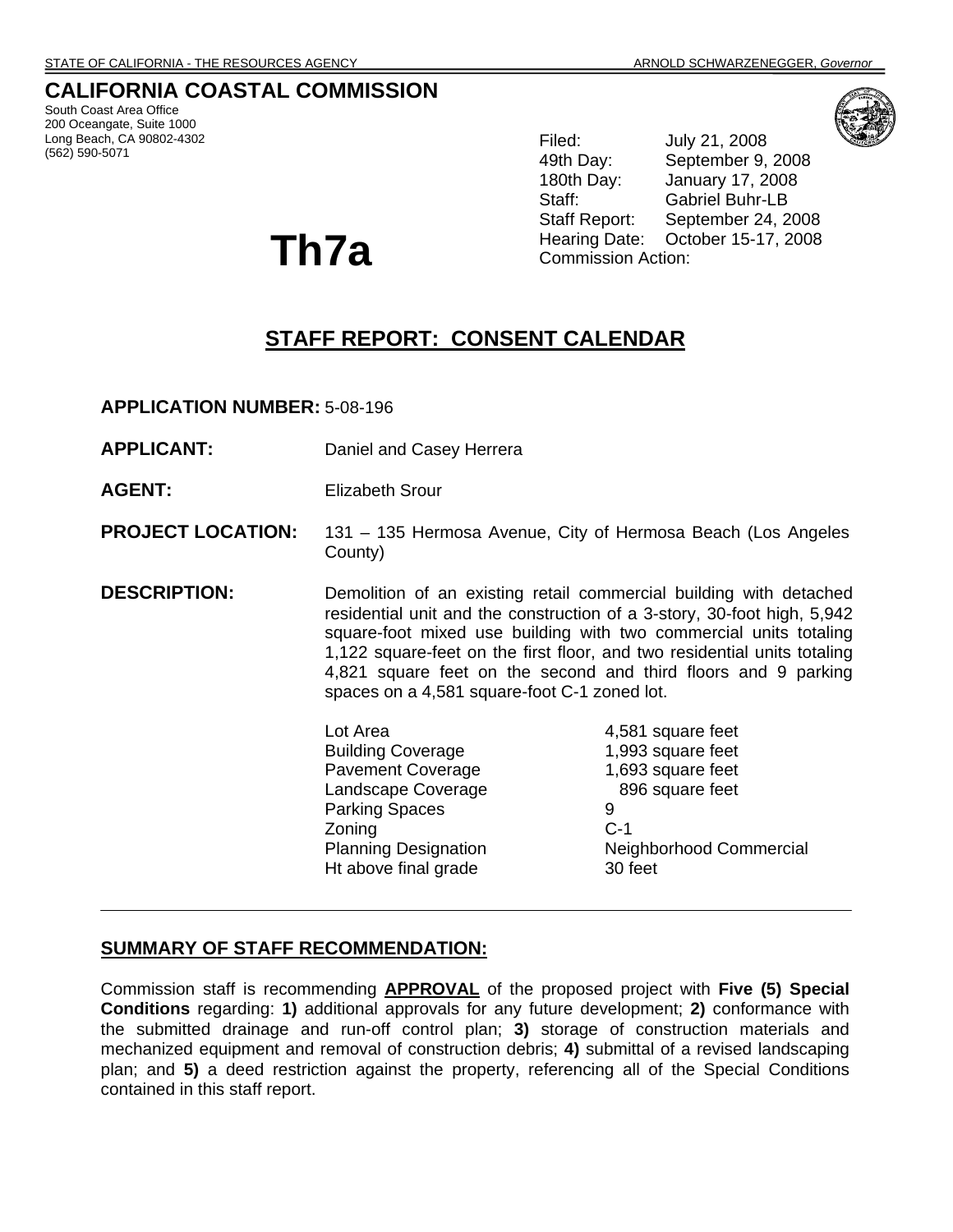### **SUBSTANTIVE FILE DOCUMENTS:**

- City of Hermosa Beach Land Use Plan;
- Coastal Development Permits 5-04-094 (Schuster and Zingheim) and 5-06-154 (Jersey Hills LLC)

**LOCAL APPROVALS RECEIVED:** City of Hermosa Beach Planning Commission Resolution No. 08-30

### **LIST OF EXHIBITS**

- 1. Location Map
- 2. Assessor's Parcel Map
- 3. Site Plan
- 4. Elevations
- 5. City of Hermosa Beach Planning Commission Resolution 08-30

### **STAFF RECOMMENDATION:**

Staff recommends that the Commission adopt the following resolution to **APPROVE** the coastal development permit application:

**MOTION**: *I move that the Commission approve coastal development permit applications included on the consent calendar in accordance with the staff recommendations.* 

Staff recommends a **YES** vote. Passage of this motion will result in approval of all permits included on the consent calendar. An affirmative vote of a majority of the Commissioners present is needed to pass the motion.

#### **RESOLUTION:**

# **I. APPROVAL WITH CONDITIONS**

The Commission hereby **APPROVES** a coastal development permit for the proposed development and adopts the findings set forth below on grounds that the development as conditioned will be in conformity with the policies of Chapter 3 of the Coastal Act and will not prejudice the ability of the local government having jurisdiction over the area to prepare a Local Coastal Program conforming to the provisions of Chapter 3. Approval of the permit complies with the California Environmental Quality Act because either 1) feasible mitigation measures and/or alternatives have been incorporated to substantially lessen any significant adverse effects of the development on the environment, or 2) there are no further feasible mitigation measures or alternatives that would substantially lessen any significant adverse impacts of the development on the environment.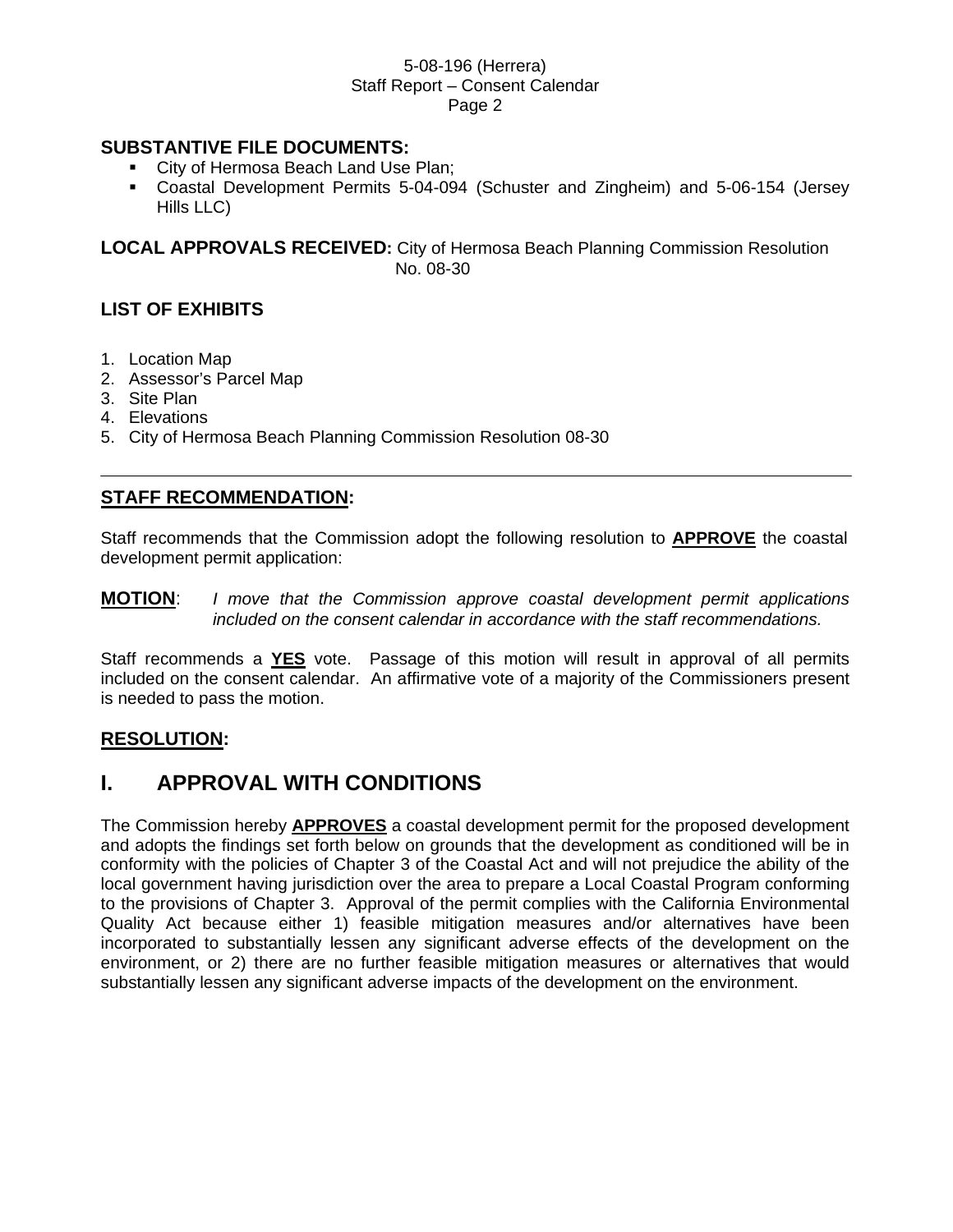# **II. STANDARD CONDITIONS:**

- 1. Notice of Receipt and Acknowledgment. The permit is not valid and development shall not commence until a copy of the permit, signed by the permittee or authorized agent, acknowledging receipt of the permit and acceptance of the terms and conditions, is returned to the Commission office.
- 2. Expiration. If development has not commenced, the permit will expire two years from the date this permit is reported to the Commission. Development shall be pursued in a diligent manner and completed in a reasonable period of time. Application for extension of the permit must be made prior to the expiration date.
- 3. Interpretation. Any questions of intent or interpretation of any condition will be resolved by the Executive Director or the Commission.
- 4. Assignment. The permit may be assigned to any qualified person, provided assignee files with the Commission an affidavit accepting all terms and conditions of the permit.
- 5. Terms and Conditions Run with the Land. These terms and conditions shall be perpetual, and it is the intention of the Commission and the permittee to bind all future owners and possessors of the subject property to the terms and conditions.

# **III. SPECIAL CONDITIONS**

# **1. Future Development**

This permit is only for the development described in coastal development permit No. 5-08- 196. Pursuant to Title 14 California Code of Regulations section 13253(b)(6), the exemptions otherwise provided in Public Resources Code section 30610 (b) shall not apply to the development governed by the coastal development permit No. 5-08-196. Accordingly, any future improvements to the structure authorized by this permit, including but not limited to changes in square footage of the office condominiums, number of on-site parking spaces, and repair and maintenance identified as requiring a permit in Public Resources section 30610(d) and Title 14 California Code of Regulations sections 13252(a)- (b), shall require an amendment to Permit No. 5-07-419 from the Commission or shall require an additional coastal development permit from the Commission or from the applicable certified local government.

# **2. Storage of Construction Materials, Mechanized Equipment and Removal of Construction Debris**

The permittee shall comply with the following construction-related requirements:

• Best Management Practices (BMPs) and Good Housekeeping Practices (GHPs) designed to prevent spillage and/or runoff of construction-related materials, and to contain sediment or contaminants associated with construction activity, shall be implemented prior to the on-set of such activity;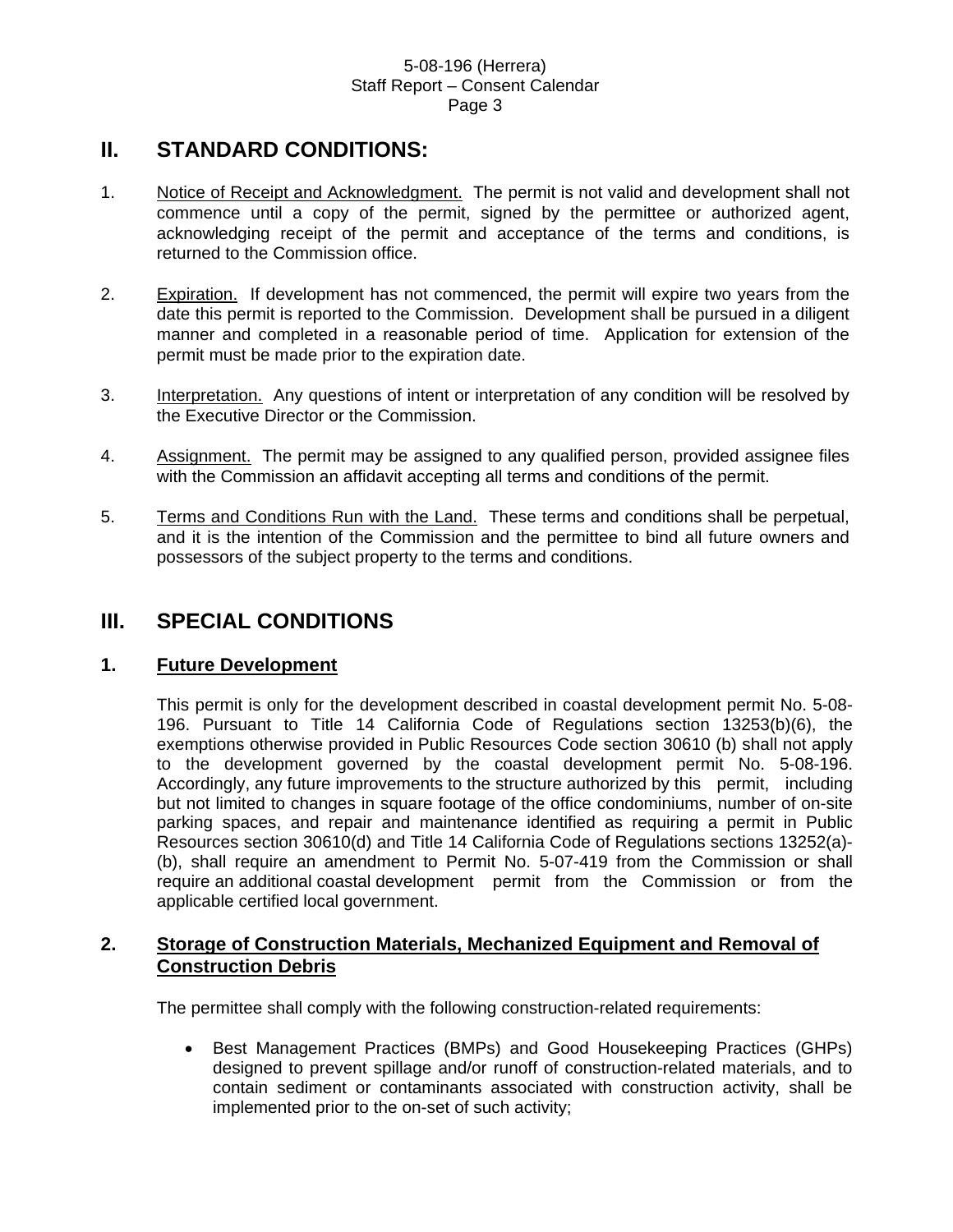- No construction materials, debris, or waste shall be placed or stored where it may enter a storm drain
- All trash and debris shall be disposed in the proper trash or recycling receptacle at the end of every construction day.
- Construction debris and sediment shall be properly contained and secured on site with BMPs, to prevent the unintended transport of sediment and other debris into coastal waters by wind, rain or tracking. All stock piles and construction materials shall be covered, enclosed on all sides, shall be located as far away as possible from drain inlets and any waterway, and shall not be stored in contact with the soil;
- Construction debris and sediment shall be removed from construction areas as necessary to prevent the accumulation of sediment and other debris which may be discharged into coastal waters. All debris and trash shall be disposed of in the proper trash and recycling receptacles at the end of each construction day;
- The discharge of any hazardous materials into any receiving waters shall be prohibited;
- A pre-construction meeting shall be held for all personnel to review procedural and BMP/GHP guidelines;
- All BMPs shall be maintained in a functional condition throughout the duration of the project.
- Debris shall be disposed at a legal disposal site or recycled at a recycling facility. If the disposal site is located in the coastal zone, a coastal development permit or an amendment to this permit shall be required before disposal can take place.

# **3. Drainage and Run-Off Control Plan**

- A. The applicant shall conform to the drainage and run-off control plan received on July 21, 2008 detailing that roof drainage and runoff from all impervious areas will be directed to landscaped areas and permeable paving to allow for natural percolation where possible
- B. The permittee shall undertake development in accordance with the final plan. Any proposed changes to the final plan shall be reported to the Executive Director. No changes to the final plan shall occur without a Commission amendment to this coastal development permit unless the Executive Director determines that no amendment is legally required.

# **4. Revised Landscaping Plan**

- A. **PRIOR TO ISSUANCE OF THE COASTAL DEVELOPMENT PERMIT**, the applicant shall submit, in a form and content acceptable to the Executive Director, two (2) sets of a finalized landscaping plan prepared by an appropriately licensed professional that satisfies the following requirements:
	- (1) The plan shall demonstrate that:
		- a. No plant species listed as problematic and/or invasive by the California Native Plant Society, the California Invasive Plant Council, or as may be identified from time to time by the State of California shall be utilized on the property. No plant species listed as a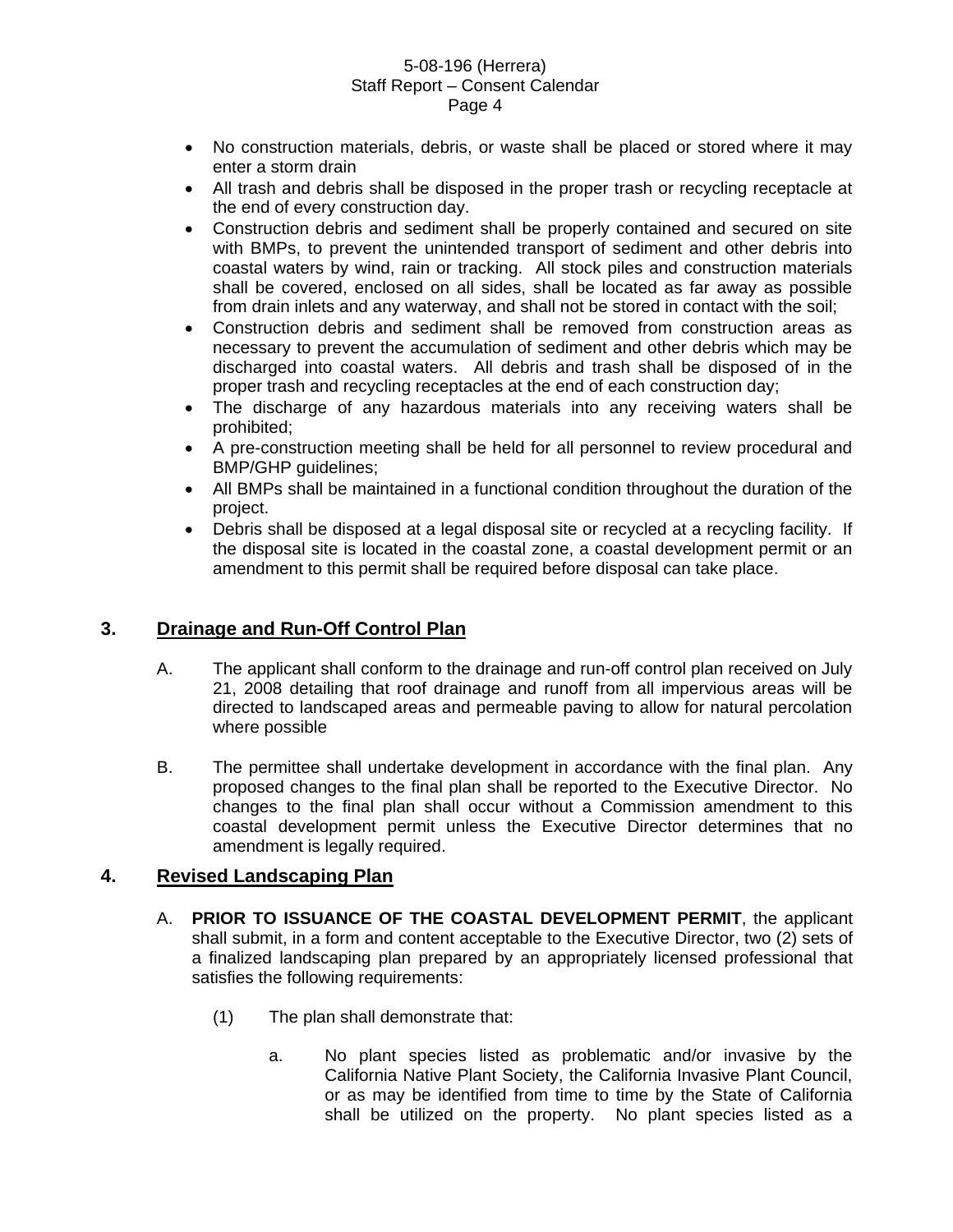'noxious weed' by the State of California or the U.S. Federal Government shall be utilized within the property. Any existing landscaping within the limits of the proposed project that doesn't meet the above requirements in this paragraph and those requirements listed in subsection b below shall be removed;

- b. All plants employed on the site shall be drought tolerant, (low water use) plants identified by U. C. Davis and/or the Water Resources Board;
- c. All planting will be completed within 60 days after completion of construction;
- d. All vegetation shall be maintained in good growing condition throughout the life of the project, and whenever necessary, shall be replaced with new plant materials to ensure continued compliance with the landscaping plan.
- (2) The plan shall include, at a minimum, the following components:
	- a. A map showing the type, size, and location of all plant materials that will be on the developed site, the irrigation system, topography of the developed site, and all other landscape features;
	- b. A schedule for installation of plants.
- B. The permittee shall undertake development in accordance with the approved plan. Any proposed changes to the approved final plan shall be reported to the Executive Director. No changes to the approved final plan shall occur without a Commission amendment to this coastal development permit unless the Executive Director determines that no amendment is legally required.

# **5. Deed Restriction**

**PRIOR TO ISSUANCE OF THE COASTAL DEVELOPMENT PERMIT**, the applicant shall submit to the Executive Director for review and approval documentation demonstrating that the landowner has executed and recorded against the parcel(s) governed by this permit a deed restriction, in a form and content acceptable to the Executive Director: (1) indicating that, pursuant to this permit, the California Coastal Commission has authorized development on the subject property, subject to terms and conditions that restrict the use and enjoyment of that property; and (2) imposing the Special Conditions of this permit as covenants, conditions and restrictions on the use and enjoyment of the Property. The deed restriction shall include a legal description of the entire parcel or parcels governed by this permit. The deed restriction shall also indicate that, in the event of an extinguishment or termination of the deed restriction for any reason, the terms and conditions of this permit shall continue to restrict the use and enjoyment of the subject property so long as either this permit or the development it authorizes, or any part, modification, or amendment thereof, remains in existence on or with respect to the subject property.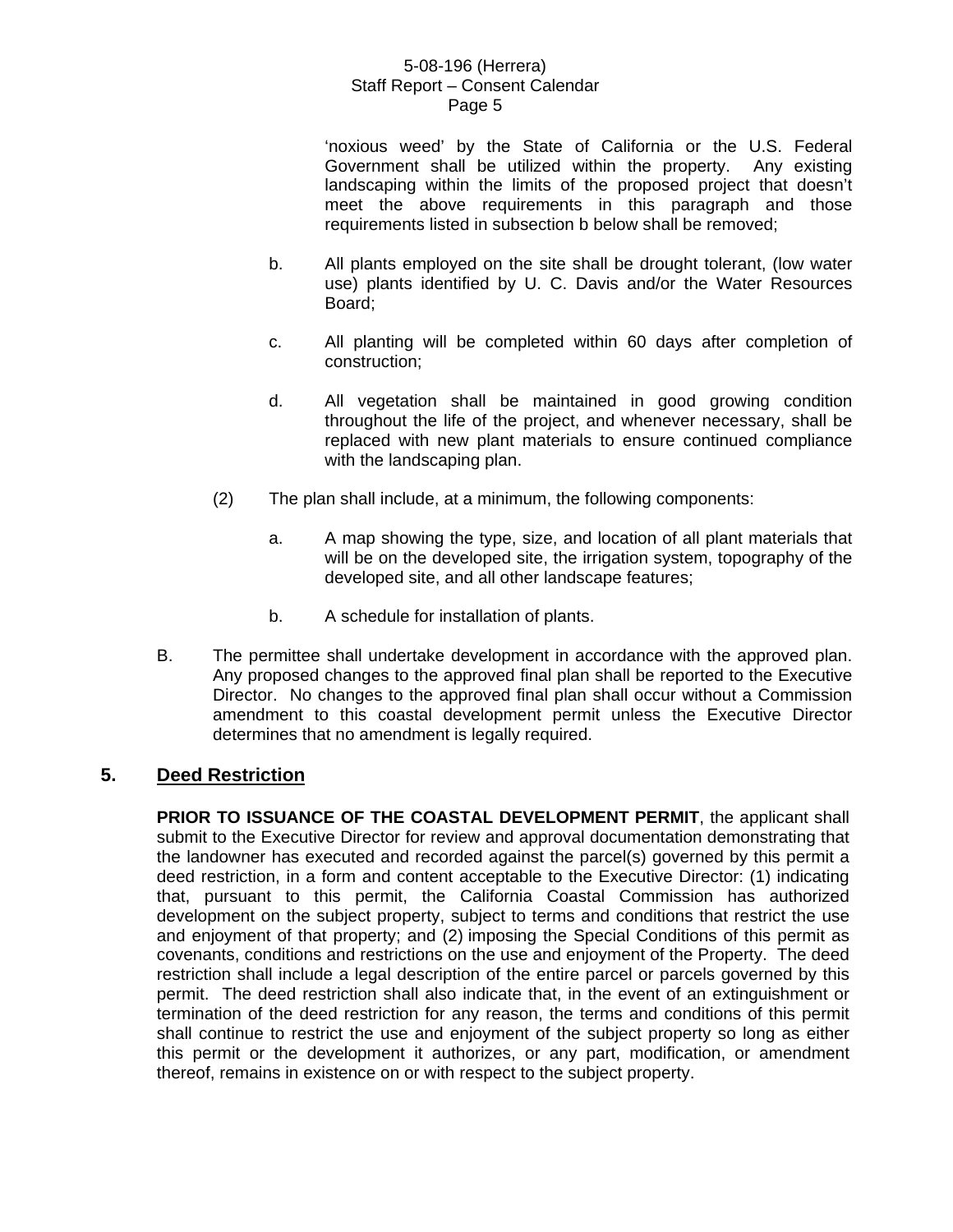# **IV. FINDINGS AND DECLARATIONS:**

The Commission hereby finds and declares:

### **A. Project Description and Location**

The subject site is located at 131 – 135 Hermosa Avenue, within the City of Hermosa Beach, Los Angeles County (Exhibit #1). This site is located on the west side of Hermosa Avenue just south of the corner of 2<sup>nd</sup> Street and is adjacent to other commercial uses along Hermosa Avenue. The proposed project is located within an existing urban area comprised of both commercial and residential uses, located approximately ¾ mile north of the Hermosa Beach Pier and approximately 200 feet inland from the sandy beach. The subject site consists of two adjoining lots; a one-story commercial building fronting Hermosa Avenue, with a detached one-story residential unit is located at 135 Hermosa Avenue and has no on-site parking, while the lot at 131 Hermosa Avenue is vacant and currently utilized as parking for the adjacent lot. Vertical public access to this beach is available to pedestrians at the western terminus of  $2^{nd}$  Street, located 30 feet north of the subject site (Exhibit #2).

The applicant is proposing demolition of an existing commercial building with a detached residential unit and the construction of a 3-story, 30-foot high, 5,942 square-foot mixed use building with two commercial units consisting of 542 and 580 square-feet on the first floor and two residential units on the second and third floors consisting of 2,337 and 2,483 square-feet on a 4,581 square-foot lot (Exhibit #3). Each residential unit has a private two-car garage and share one open guest parking space. The commercial units share four parking spaces provided in an open garage at the ground floor with access off the rear alley. The parking is sufficient for general commercial but not for a use that would necessitate greater parking requirements, such as a restaurant, café and medical or dental clinics. Therefore **Special Condition 1** requires a permit for any change in intensity of use.

The subject site is zoned C-1, neighborhood commercial in the City of Hermosa Beach zoning ordinance, which states:

*17.26.020 (B)(1): C-1 Neighborhood Commercial Zone. To provide sites for a mix of small local businesses appropriate for, and serving the daily needs of nearby residential neighborhoods; while establishing land use regulations that prevent significant adverse effects on abutting residential uses*.

The City has reviewed the proposed project and found it consistent with local zoning requirements, as evidenced by Planning Commission Resolution 08-30, approved June 17, 2008 (Exhibit #5). The proposed project conforms to the certified LUP 30-foot height limit for C-1 zoned, neighborhood commercial, no setback requirements apply to buildings in the C-1 zone, unless the property abuts residentially zoned property, which this project does not. Pursuant to the mixeduse development standards, the residential portion of the project is required to comply with the R-3 development standards. The residential portion of the project is consistent with the density, height and open space requirements of the R-3 zone and the project complies with the required 5-foot front yard setback, 3-foot side yard setbacks and one-foot rear yard setback on the residential levels. No grading is included as a part of the proposed project.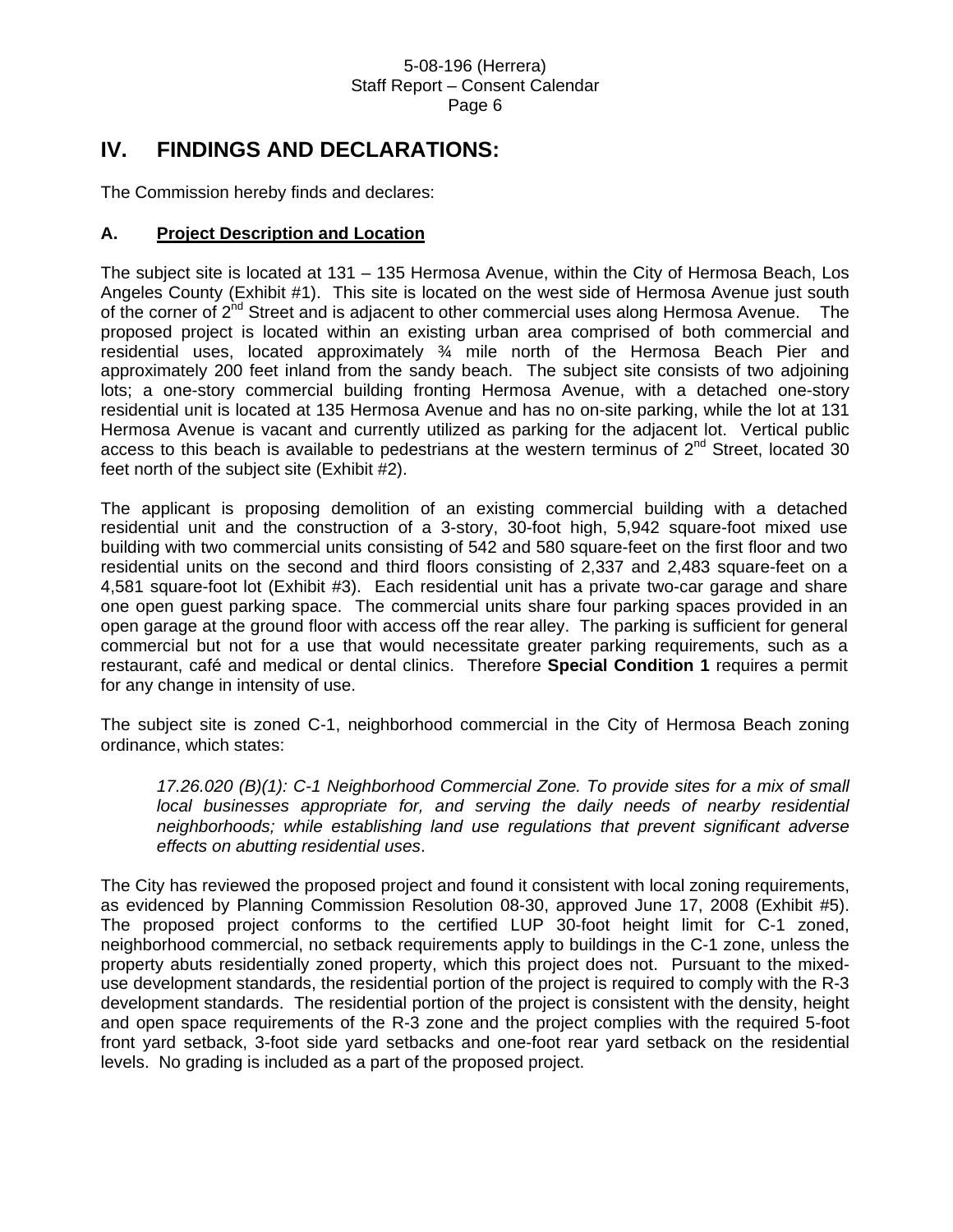#### **B. Community Character/Visual Quality**

The development is located within an existing developed area and is compatible with the character and scale of the surrounding area. However, the proposed project raises concerns that future development of the project site potentially may result in a development which is not consistent with the Chapter 3 policies of the Coastal Act. To assure that future development is consistent with the Chapter 3 policies of the Coastal Act, the Commission finds that a future improvements special condition be imposed. As conditioned the development conforms with Chapter 3 policies of the Coastal Act.

#### **C. Public Access/Parking**

As conditioned, the proposed development will not have any new adverse impact on public access to the coast or to nearby recreational facilities. Thus, as conditioned, the proposed development conforms with Sections 30210 through 30214, Sections 30220 through 30224, and 30252 of the Coastal Act.

#### **D. Water Quality**

The proposed development has a potential for a discharge of polluted runoff from the project site into coastal waters. Due to this, the Commission has imposed **Special Condition #2**, which requires the applicant to comply with construction-related requirements related to storage of construction materials, mechanized equipment and removal of construction debris, and **Special Condition #3**, which requires the applicant to conform to the submitted drainage and pollution runoff control plan. The development, as proposed and as conditioned, incorporates design features to minimize the effect of construction and post-construction activities on the marine environment.

The applicant is proposing water quality improvements as part of the proposed project, consisting of rooftop and surface drainage directed to permeable areas wherever possible. Any vegetated landscaped areas located on site shall only consist of native plants or non-native drought tolerant plants, which are non-invasive.

The placement of vegetation that is considered to be invasive which could supplant native vegetation should not be allowed. Invasive plants have the potential to overcome native plants and spread quickly. Invasive plants are generally those identified by the California Invasive Plant Council [\(http://www.cal-ipc.org/\)](http://www.cal-ipc.org/) and California Native Plant Society [\(http://www.CNPS.org/](http://www.cnps.org/)) in their publications. Commission staff reviewed the submitted landscaping plan and determined that the plan does contain one invasive species of low to moderate concern, *Cynodon* (Bermuda Grass).

Furthermore, any plants in the landscaping plan should be drought tolerant to minimize the use of water. The term "drought tolerant" is equivalent to the terms "low water use" and "ultra low water use" as defined and used by "A Guide to Estimating Irrigation Water Needs of Landscape Plantings in California" prepared by University of California Cooperative Extension and the California Department of Water Resources dated August 2000 and is available for review at <http://www.owue.water.ca.gov/landscape/pubs/pubs.cfm>. The applicant has submitted a landscaping plan. Commission staff reviewed the submitted landscaping plan for drought tolerant vegetation and determined that the plan does contain two species that do not qualify as drought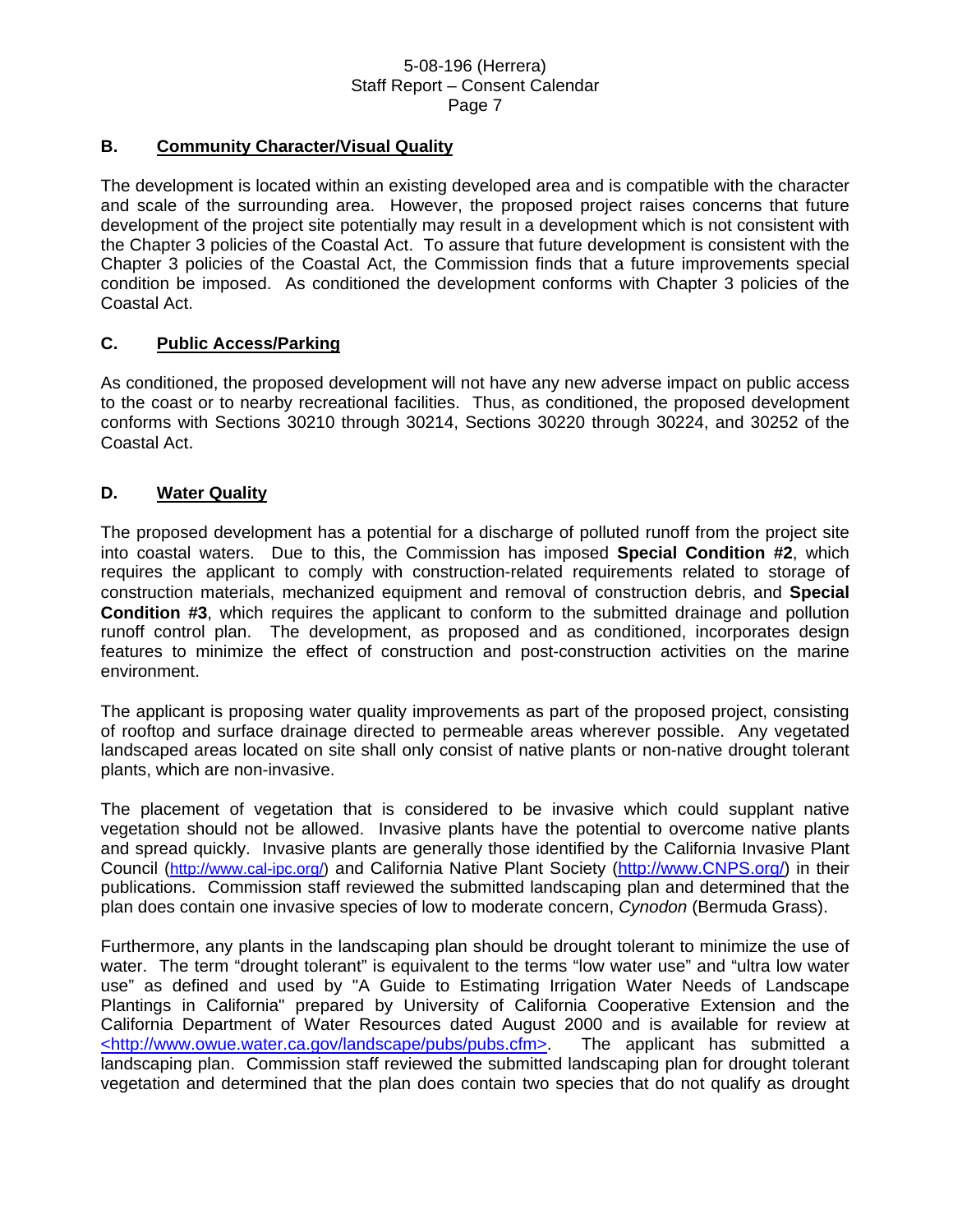tolerant, *Chamaerops humilis* (Mediterranean Fan Palm) and *Myrtacae* (New Zealand Christmas Tree).

Therefore the Commission has imposed **Special Condition #4** requiring the applicant to submit a revised landscaping plan for the review and approval of the Executive Director. The plan requires the applicant to plant non-invasive, drought tolerant vegetation on the site. Non-invasive, drought tolerant plants are used because they require little to no watering once they are established (1-3 years), they have deep root systems that tend to stabilize the soil, and are spreading plants that tend to minimize erosion impacts of rain and water run-off.

As conditioned the Commission finds that the proposed development, as conditioned, conforms with Sections 30230 and 30231 of the Coastal Act regarding the protection of water quality to promote the biological productivity of coastal waters and to protect human health.

#### **E. Deed Restriction**

To ensure that any prospective future owners of the property are made aware of the applicability of the conditions of this permit, the Commission imposes **Special Condition #5** requiring that the property owner record a deed restriction against the property, referencing all of the above Special Conditions of this permit and imposing them as covenants, conditions and restrictions on the use and enjoyment of the Property. Thus, as conditioned, this permit ensures that any prospective future owner will receive actual notice of the restrictions and/or obligations imposed on the use and enjoyment of the land in connection with the authorized development, including the risks of the development and/or hazards to which the site is subject, and the Commission's immunity from liability.

# **F. Local Coastal Program**

Coastal Act section 30604(a) states that, prior to certification of a local coastal program ("LCP"), a coastal development permit can only be issued upon a finding that the proposed development is in conformity with Chapter 3 of the Act and that the permitted development will not prejudice the ability of the local government to prepare an LCP that is in conformity with Chapter 3.

The Commission conditionally certified the City of Hermosa Beach Land Use Plan on August 19, 1981. The Land Use Plan (LUP) was effectively certified with suggested modifications on April 21, 1982. The modifications were accepted and the LUP is certified. The City submitted a final draft of its zoning and implementation ordinances (LIP) and a revision to their LUP in 2000. The amendment and Implementation ordinance was scheduled for public hearing and Commission action at the October 8, 2001 meeting, but the City withdrew. Therefore, these have not been certified and the standard of review for development in Hermosa Beach is still the Coastal Act.

As conditioned, the proposed development is consistent with Chapter 3 of the Coastal Act and with the certified Land Use Plan for the area. Approval of the project, as conditioned, will not prejudice the ability of the local government to prepare an LCP that is in conformity with the provisions of Chapter 3 of the Coastal Act.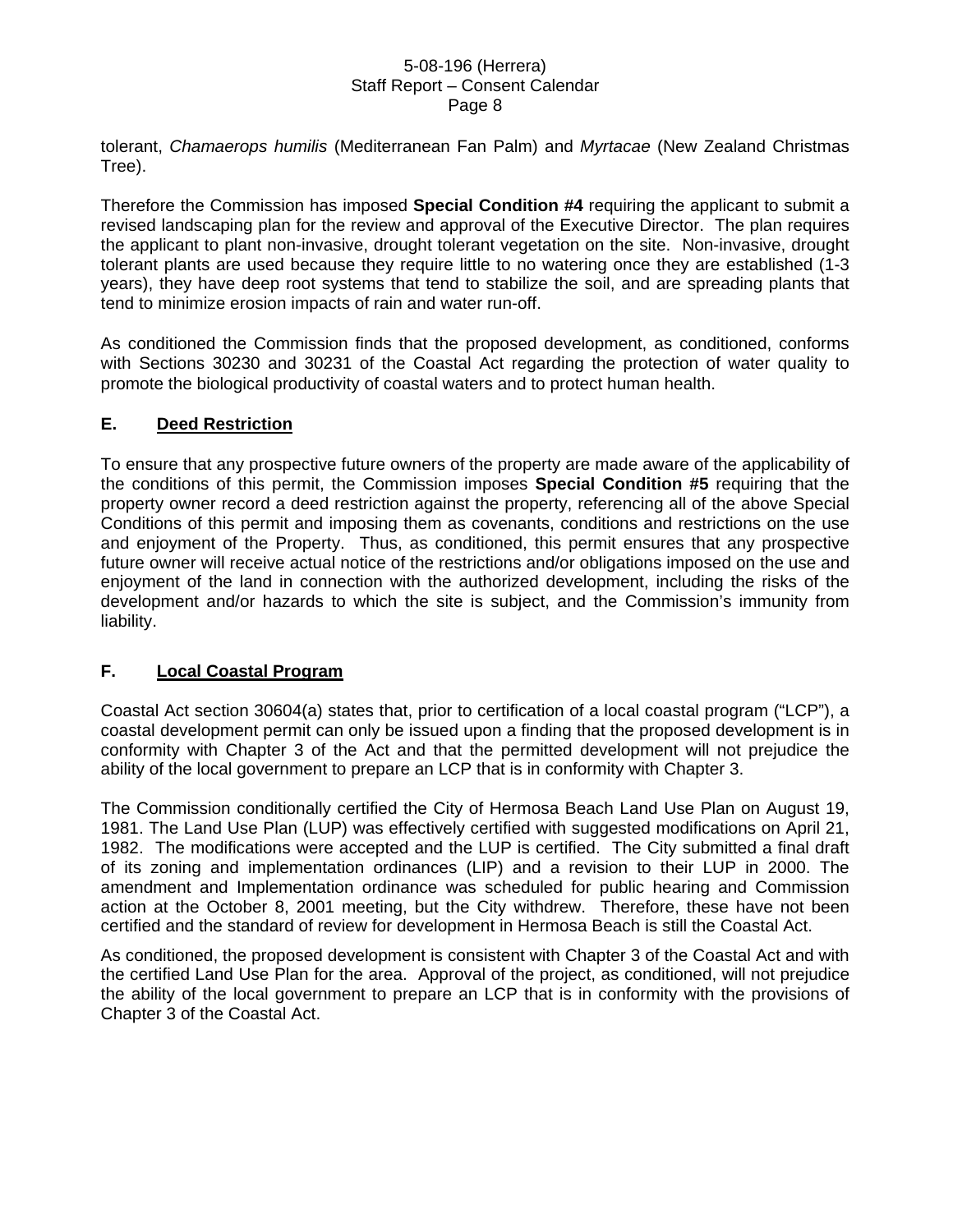#### **G. California Environmental Quality Act**

Section 13096 of the Commission's regulations requires Commission approval of Coastal Development Permit applications to be supported by a finding showing the application, as conditioned by any conditions of approval, to be consistent with any applicable requirements of the California Environmental Quality Act (CEQA). Section 21080.5(d)(2)(A) of CEQA prohibits a proposed development from being approved if there are feasible alternatives or feasible mitigation measures available which would substantially lessen any significant adverse effect which the activity may have on the environment.

As conditioned, there are no feasible alternatives or additional feasible mitigation measures available that would substantially lessen any significant adverse effect that the activity may have on the environment. Therefore, the Commission finds that the proposed project, as conditioned to mitigate the identified impacts, is the least environmentally damaging feasible alternative and can be found consistent with the requirements of the Coastal Act to conform to CEQA.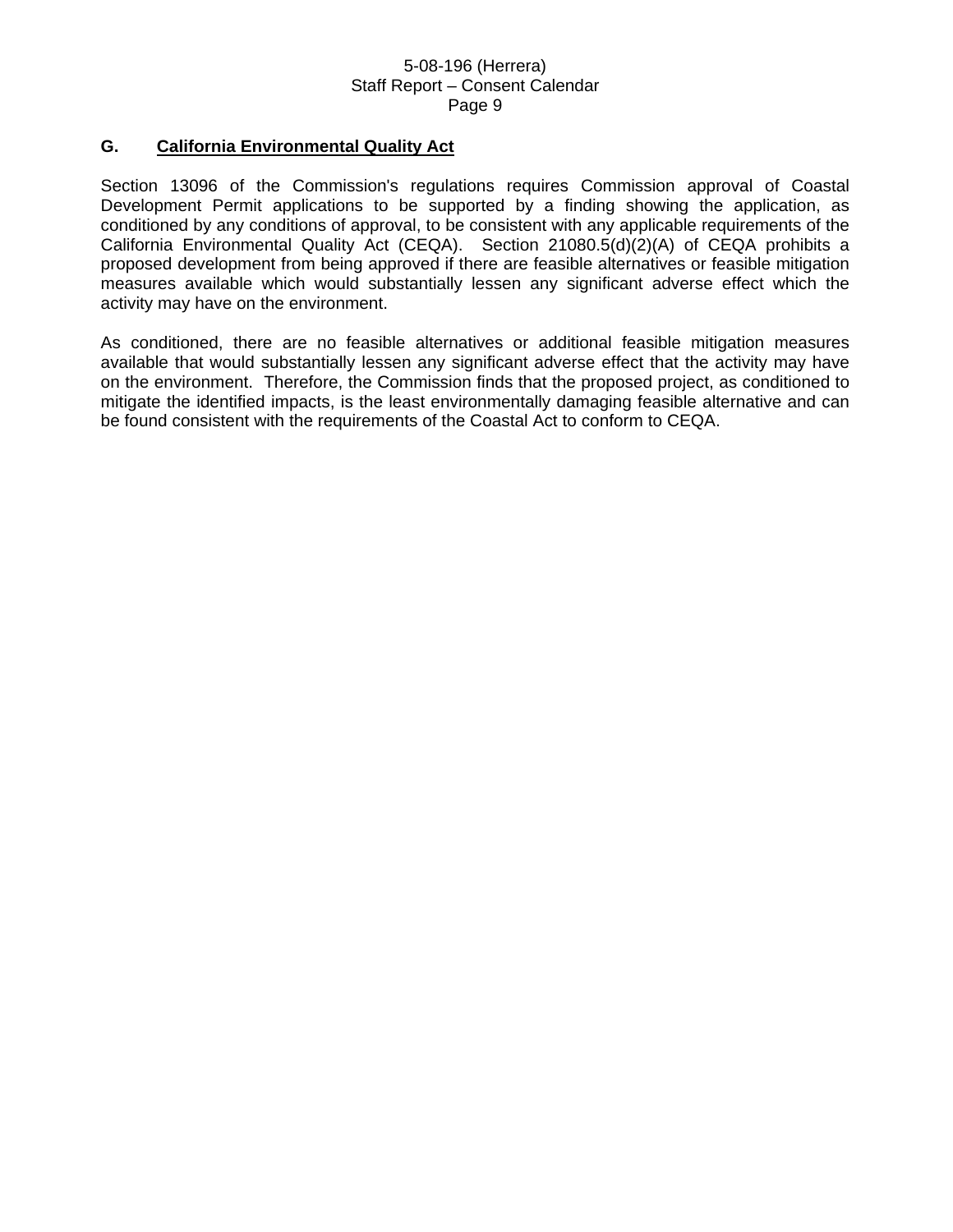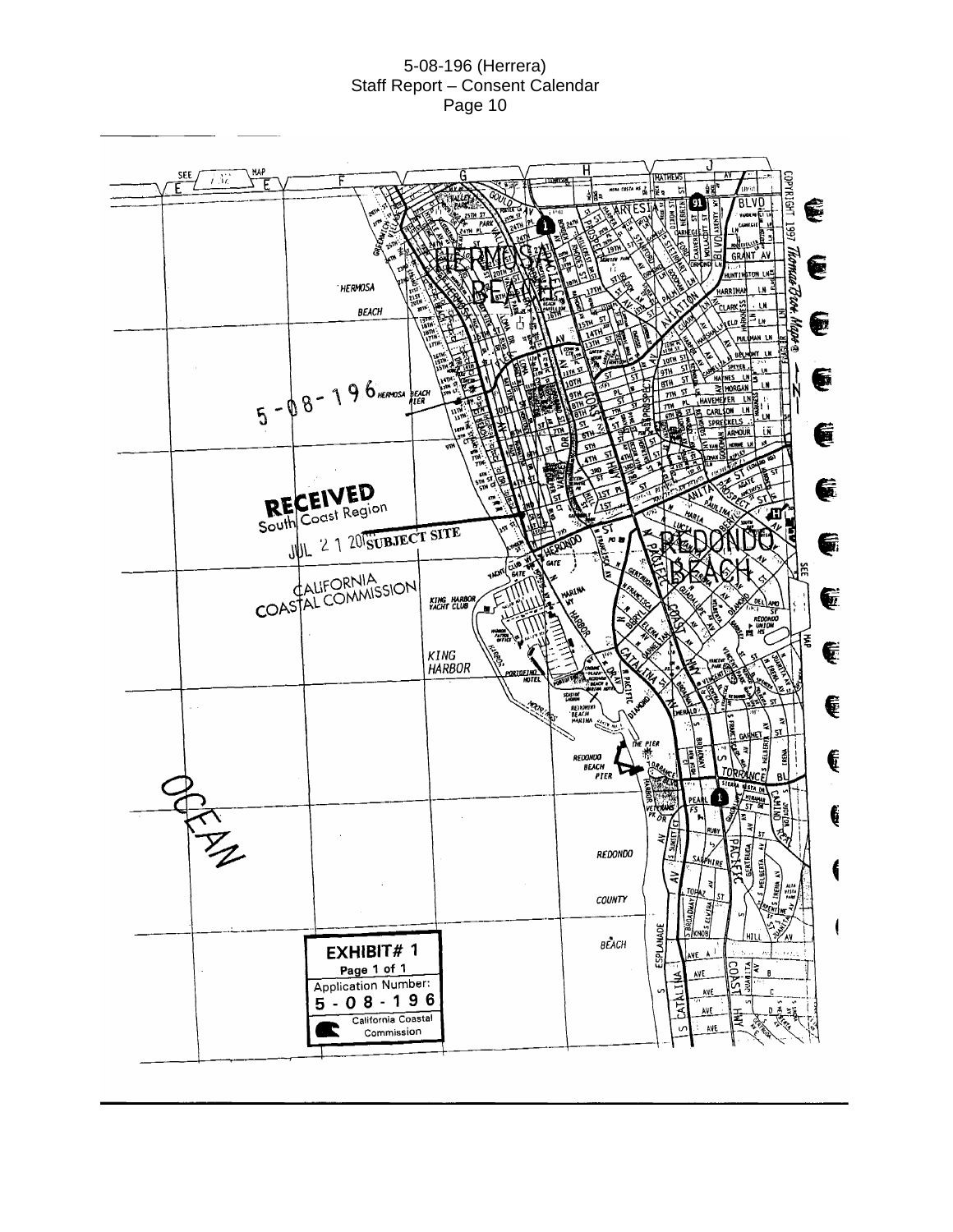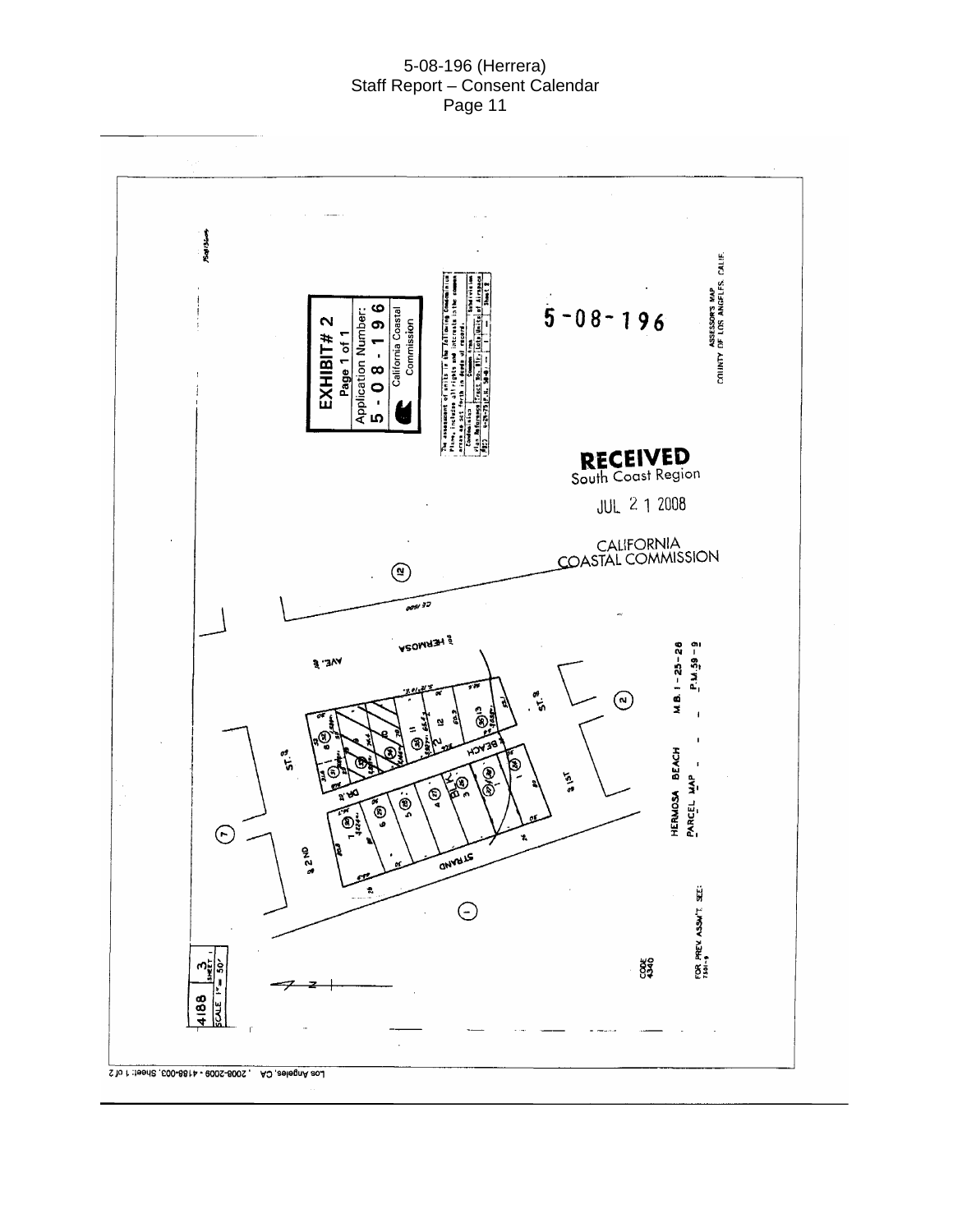

5-08-196 (Herrera) Staff Report – Consent Calendar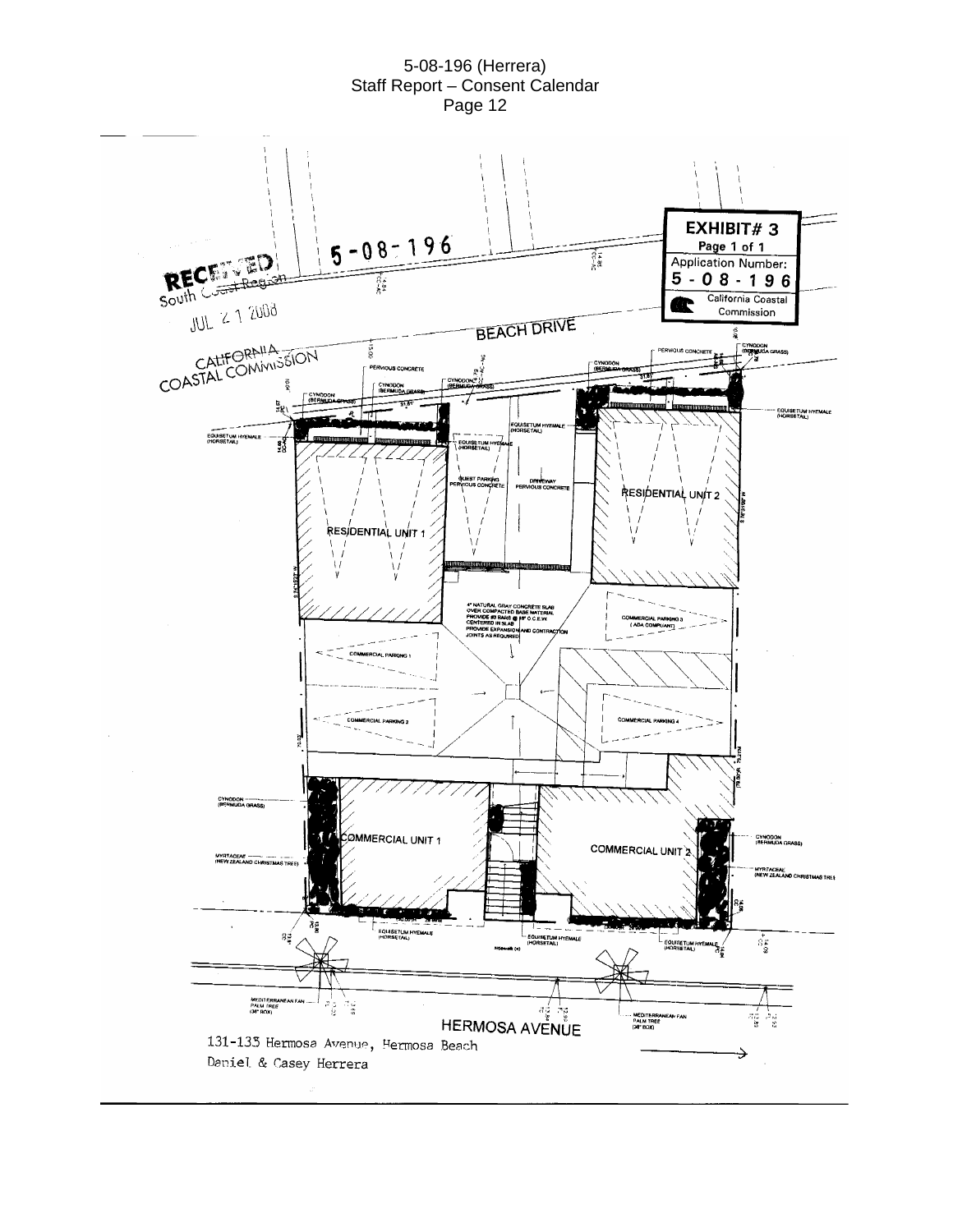

5-08-196 (Herrera)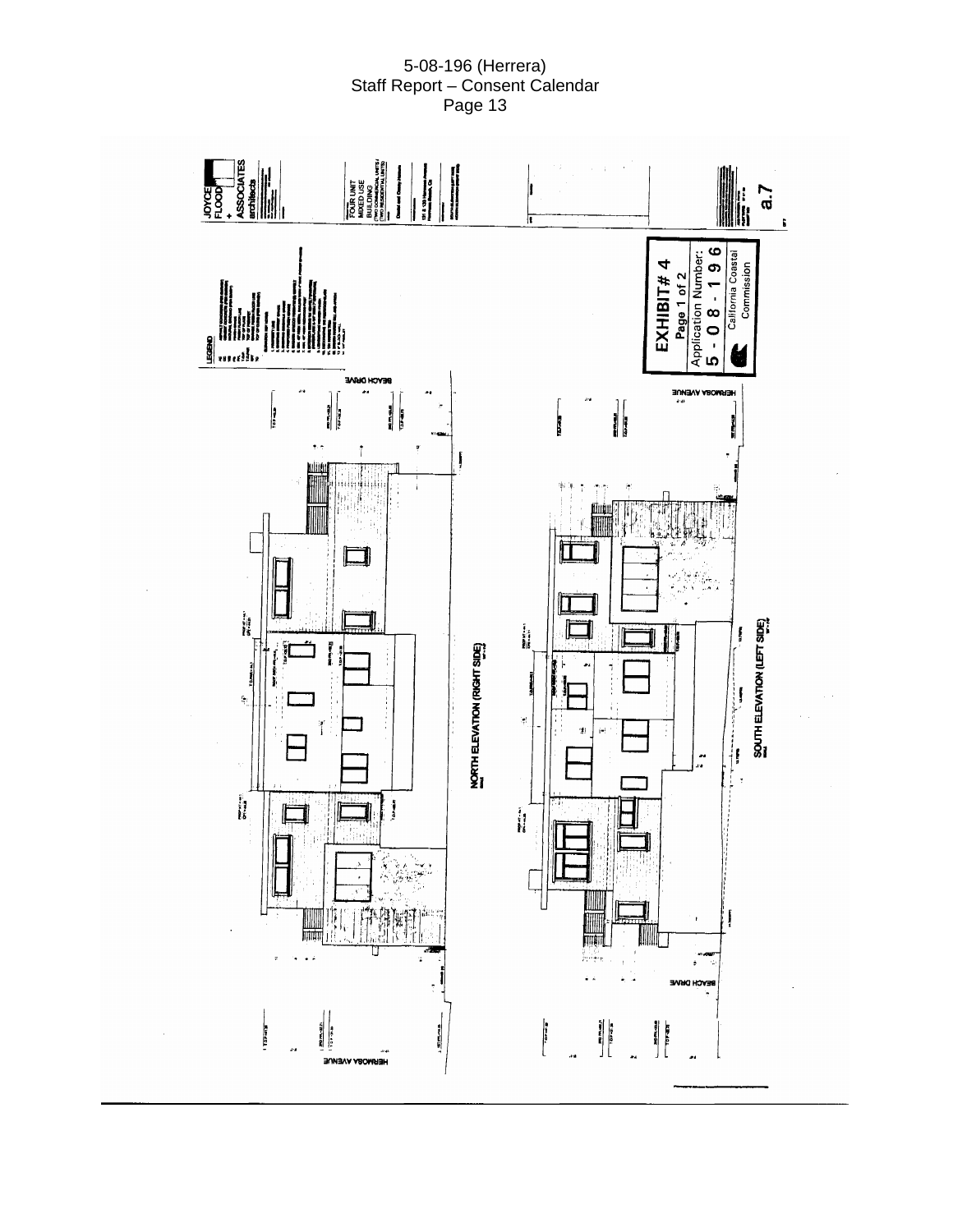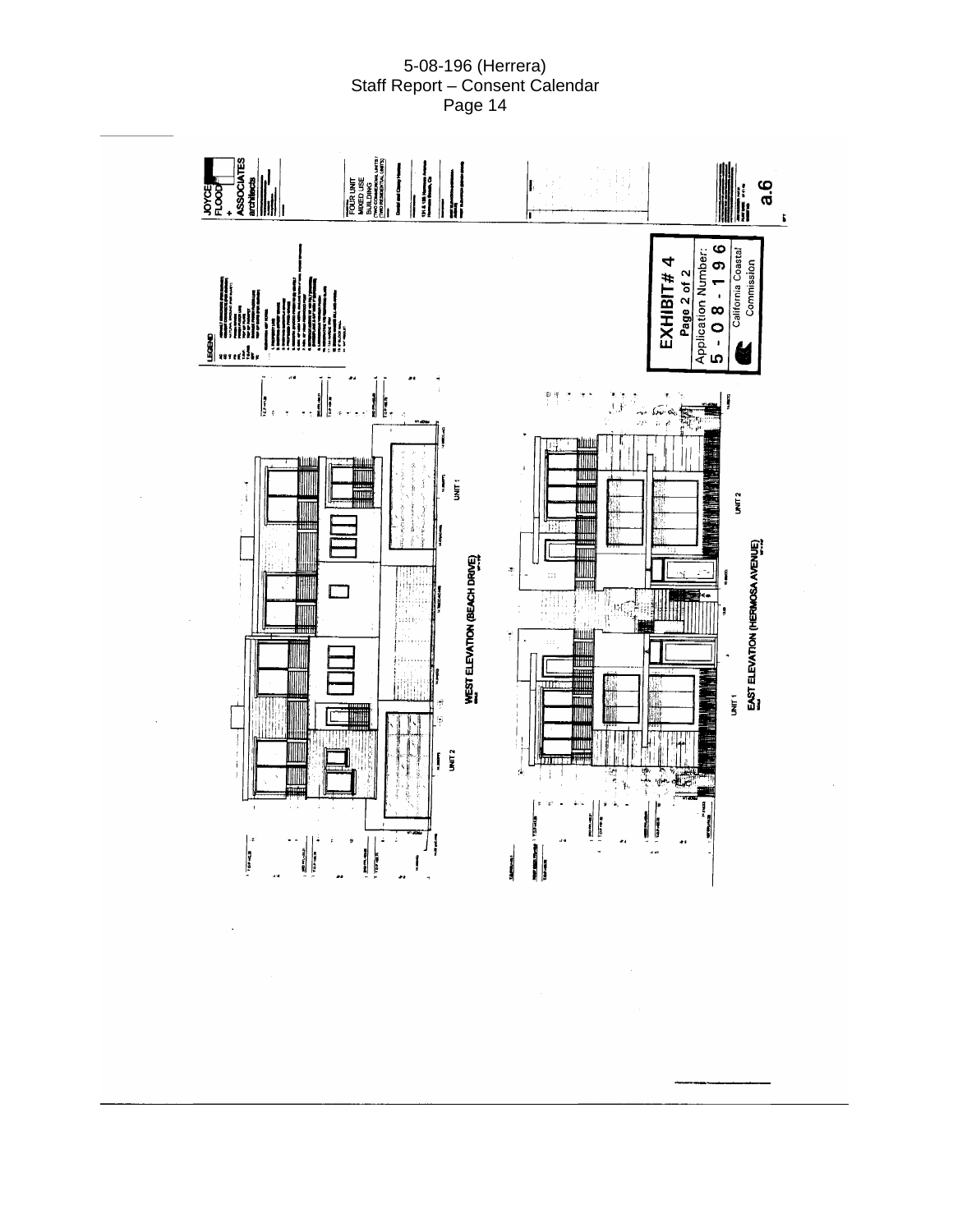|                                               | <b>RECEIVED</b><br>South Coast Region                                                                                                                                                                                                                                                                                                                                                                                                                                                                                                                                                                                                                                          |
|-----------------------------------------------|--------------------------------------------------------------------------------------------------------------------------------------------------------------------------------------------------------------------------------------------------------------------------------------------------------------------------------------------------------------------------------------------------------------------------------------------------------------------------------------------------------------------------------------------------------------------------------------------------------------------------------------------------------------------------------|
|                                               | $JUL$ 2 1 2008                                                                                                                                                                                                                                                                                                                                                                                                                                                                                                                                                                                                                                                                 |
| 1                                             | $5 - 08 - 196$<br><b>CALIFORNIA</b><br>P.C. RESOLUTION 08-30<br>COASTAL COMMISSION                                                                                                                                                                                                                                                                                                                                                                                                                                                                                                                                                                                             |
| 2<br>3<br>$\ddot{\phantom{a}}$<br>5<br>6<br>7 | A RESOLUTION OF THE PLANNING COMMISSION OF THE<br>CITY OF HERMOSA BEACH, CALIFORNIA, APPROVING A<br>CONDITIONAL USE PERMIT, PRECISE DEVELOPMENT<br>PLAN, AND VESTING TENTATIVE PARCEL MAP #70598 TO<br>ALLOW A THREE-STORY MIXED USE BUILDING WITH TWO<br>RESIDENTIAL CONDOMINIUM UNITS ABOVE TWO GROUND<br><b>COMMERCIAL</b><br><b>FLOOR</b><br><b>CONDOMINIUM</b><br><b>UNITS</b><br>WITH<br>MEZZANINES AT 131, 133 AND 135 HERMOSA AVENUE<br>LEGALLY DESCRIBED AS LOTS 9 AND 10, BLOCK 2,<br><b>HERMOSA BEACH TRACT</b>                                                                                                                                                     |
| 8                                             | The Planning Commission of the City of Hermosa Beach does hereby resolve and order as follows:                                                                                                                                                                                                                                                                                                                                                                                                                                                                                                                                                                                 |
| 9<br>10<br>$\mathbf{11}$<br>12                | Section 1. An application was filed by Daniel Herrera and Casey Herrera, owners of real<br>property located at 131, 133 and 135 Hermosa Avenue seeking approval of a Conditional Use<br>Permit, Precise Development Plan, and Vesting Tentative Parcel Map #70598 to allow the<br>construction of a three-story mixed-use building containing two residential condominium units<br>above two commercial condominium units with mezzanines.                                                                                                                                                                                                                                     |
| 13<br>14                                      | Section 2. The Planning Commission conducted a duly noticed public hearing to consider<br>the subject application on June 17, 2008, at which testimony and evidence, both written and oral,<br>was presented to and considered by the Planning Commission.                                                                                                                                                                                                                                                                                                                                                                                                                     |
| 15<br>16                                      | Section 3. Based on evidence received at the public hearing, the Planning Commission<br>makes the following factual findings:                                                                                                                                                                                                                                                                                                                                                                                                                                                                                                                                                  |
| 17<br>18<br>19<br>20<br>21                    | 1. The subject property is located in the C-1, Neighborhood Commercial Zone. A<br>Conditional Use Permit is required pursuant to the C-1 permitted use list of Section 17.26.030 of<br>the Zoning Ordinance, which provides that "Residence: Residential uses above ground floor<br>commercial uses(s), including condominium developments" as a conditionally permitted use. This<br>section was amended by the City Council to also allow residential condominiums. A Precise<br>Development Plan is required pursuant to Chapter 17.58 for new construction of more than 1500<br>square feet and to ensure the compatibility of the proposed project with surrounding uses. |
| 22<br>23<br>$\frac{7}{24}$                    | 2. The subject site consists of two through lots; the northerly lot is currently<br>developed with a one-story commercial structure fronting on Hermosa Avenue and a detached<br>residential unit (133 Beach Drive) and the southerly lot is vacant and unimproved and currently<br>use as parking area.                                                                                                                                                                                                                                                                                                                                                                       |
| 25<br>26                                      | 3. The subject property proposed for mixed-use condominium development contains<br>4,465 square feet, is designated Neighborhood Commercial on the General Plan Map, and<br>designated C-1 Neighborhood Commercial on the Zoning Map.                                                                                                                                                                                                                                                                                                                                                                                                                                          |
| 27<br>28                                      | 4. The applicant proposes to construct a new building with two residential<br>condominium units above two commercial condominium units on the ground floor with<br>mezzanines. A total of nine (9) parking spaces are provided to comply with the aggregate parking                                                                                                                                                                                                                                                                                                                                                                                                            |
| 29                                            | <b>EXHIBIT#5</b><br>Page 1 of 6                                                                                                                                                                                                                                                                                                                                                                                                                                                                                                                                                                                                                                                |
|                                               | 1<br>Application Number:<br>5 - 0 8 - 1 9 6<br>California Coastal<br>Commission                                                                                                                                                                                                                                                                                                                                                                                                                                                                                                                                                                                                |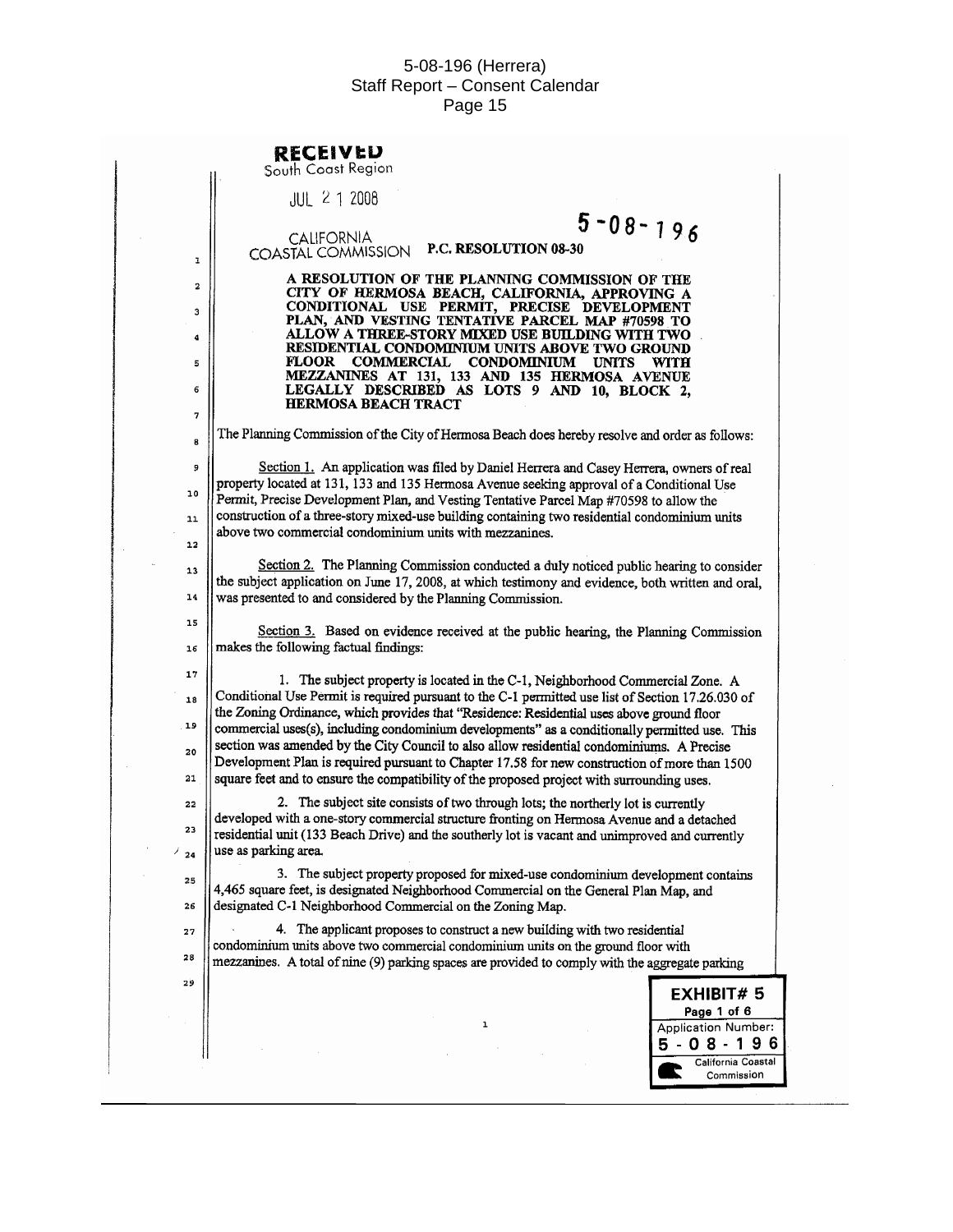requirements of the commercial and residential uses pursuant to Chapter 17.44 of the Zoning  $\mathbf{1}$ Ordinance.  $\overline{2}$ Section 4. Based on the foregoing factual findings, the Planning Commission makes the  $\overline{3}$ following findings pertaining to the application for a Conditional Use Permit, and Precise Development Plan.  $\overline{a}$ 5 1. The project is consistent with applicable general and specific plans and is in compliance with the use and development requirements of the Zoning Ordinance for both the commercial and 6 residential portions of the project, and the project as a whole is in compliance with Section 17.44.180 Mixed-Use Development;  $\overline{7}$ 8 2. The site is zoned C-1 and is physically suitable for the type and density of proposed development. The project and proposed use comply with the development standards contained 9 therein: 10 3. The subdivision or types of improvements are not likely to cause serious public health  $11$ problems:  $12$ 4. The subdivision or type of improvements will not conflict with easements, acquired by 13 the public at large, for access through or use of property within the proposed subdivision;  $14$ 5. Design of the proposed subdivision is compatible and consistent with applicable elements 15 of the City's General Plan, and is compatible with the immediate environment:  $16$ 6. The project, as conditioned, will conform to all zoning and condominium laws and  $17$ criteria and will be compatible with neighboring residential properties;  $18$ 7. The project provides the number of required off-street parking spaces on-site in compliance with Chapter 17.44 of the Zoning Ordinance. 19 20 8. The project is Categorically Exempt from the requirement for an environmental assessment, pursuant to the California Environmental Quality Act Guidelines, Sections 21 15303(b) and 15315 with the finding that the project is in an area with available services.  $22$ Section 5. Based on the foregoing, the Planning Commission hereby approves the subject 23 Conditional Use Permit, Precise Development Plan subject to the following Conditions of  $24$ Approval:  $25$ The development and continued use of the property shall be substantially consistent  $\mathbf{1}$ with submitted plans as reviewed by the Planning Commission at their meeting of June  $\bf 26$ 17, 2008, incorporating all revisions as required by the conditions below. Any major modification, shall be subject to review and approval of the Planning Commission.<br>Minor modifications may be approved by the Community Development Director but  $27$  $28$ shall not be final until confirmed by the Planning Commission as a consent calendar item on the Commission agenda.  $29$ **EXHIBIT# 5** Page 2 of 6  $\overline{\mathbf{2}}$ Application Number: 5  $-08 - 196$ California Coastal Commission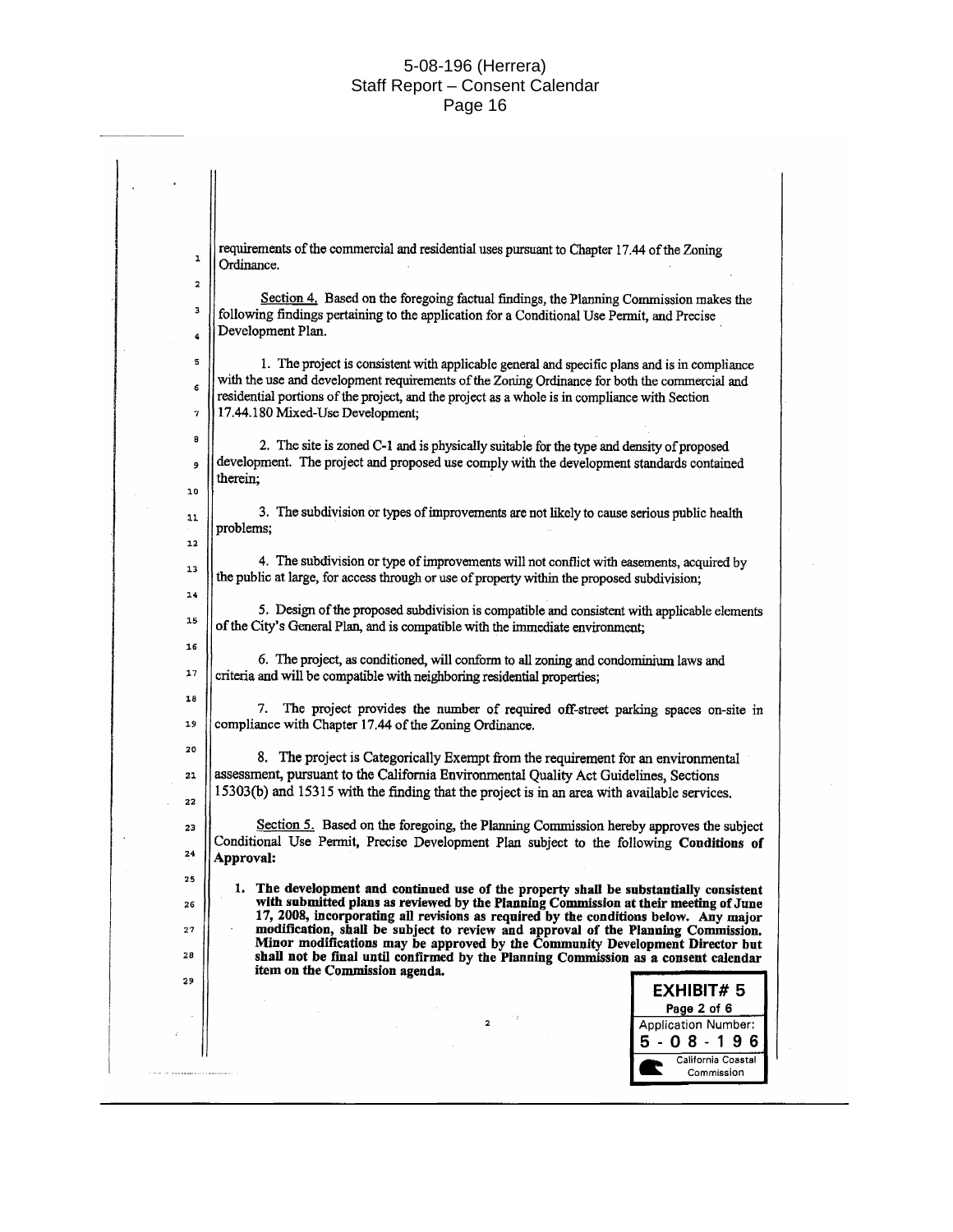| ı          | 2. Occupancy of the commercial space on the ground floor shall be limited to uses                                                                                            |
|------------|------------------------------------------------------------------------------------------------------------------------------------------------------------------------------|
| 2          | permitted in the C-1 zone, and shall not include residential use. Uses that are subject<br>to greater parking requirements, such as restaurants/cafes, and medical or dental |
| 3          | clinics are not permitted. In addition, Laundromats, dry cleaning business and                                                                                               |
|            | commercial parking structures are prohibited.                                                                                                                                |
| 4          | 3. Retail and commercial uses shall be limited to operation hours between 8:00 A.M.                                                                                          |
| 5          | and 10:00 P.M. daily, except that a snack shop or coffee house shall have hours<br>limited to between 7:00 A.M. and 9:00 P.M. daily. Any lighting for commercial signs       |
| 6          | shall be turned off when the business is not in operation.                                                                                                                   |
|            |                                                                                                                                                                              |
| 7          | 4. The project shall meet all requirements of the Condominium Ordinance.                                                                                                     |
| 8          | a) Each residential unit shall have the minimum 200 cubic feet of storage space and                                                                                          |
| 9          | plans shall clearly denote storage space and the location of the FAU and vacuum<br>canister, if provided.                                                                    |
| 10         |                                                                                                                                                                              |
|            | b) Covenants, Conditions, and Restrictions in compliance with the Condominium<br>Ordinance shall be submitted to the Community Development Department for                    |
| 11         | review and approval prior to the issuance of building permits.                                                                                                               |
| 12         | c) Proof of recordation of approved CC & R's shall be submitted to the Community                                                                                             |
| 13         | Development Director six $(6)$ months after recordation of the Final Map.                                                                                                    |
| 14         |                                                                                                                                                                              |
|            | d) Requirements of Section 17.22.060(F) relating to utilities $\&$ (H) relating to Sound<br>Insulation between units shall be shown on structural plans and reviewed at the  |
| ${\bf 15}$ | time of Building Division plan check.                                                                                                                                        |
| 16         | 5. Project CC and R's, and on-site signage shall specify how the commercial and                                                                                              |
| 17         | residential off-street parking will be used by occupants and customers of the building,                                                                                      |
|            | including the following:                                                                                                                                                     |
| 16         |                                                                                                                                                                              |
| 19         | a) The handicap accessible space shall be appropriately signed.                                                                                                              |
| 20         | 6. Precise building height information shall be provided on final project plans, which                                                                                       |
| 21         | shall include corner point elevations provided on a detailed roof plan indicating                                                                                            |
|            | corner points of the lot, the location of all property lines and maximum and proposed                                                                                        |
| 22         | heights at the critical points on the roof.                                                                                                                                  |
| 23         | 7. Architectural treatment shall be as shown on building elevations, site plan and floor                                                                                     |
| 24         | Any modification shall require review and approval by the Community<br>plan.<br>Development Director.                                                                        |
| 25         |                                                                                                                                                                              |
|            | 8. Two copies of a final landscaping plan indicating size, type, and quantity of plant<br>materials to be planted shall be submitted to the Community Development            |
| 26         | Department, Planning Division for review and approval prior to the issuance of                                                                                               |
| 27.        | <b>Building Permits.</b>                                                                                                                                                     |
| 28         | a) At least two street trees shall be provided along the Hermosa Avenue frontage                                                                                             |
| 29         | subject to approval by the Public Works Department.                                                                                                                          |
|            | EXHIBIT#5<br>Page 3 of 6                                                                                                                                                     |
|            | <b>Application Number:</b><br>3                                                                                                                                              |
|            | $5 - 08 - 196$                                                                                                                                                               |
|            | California Coastal                                                                                                                                                           |
|            | Commission                                                                                                                                                                   |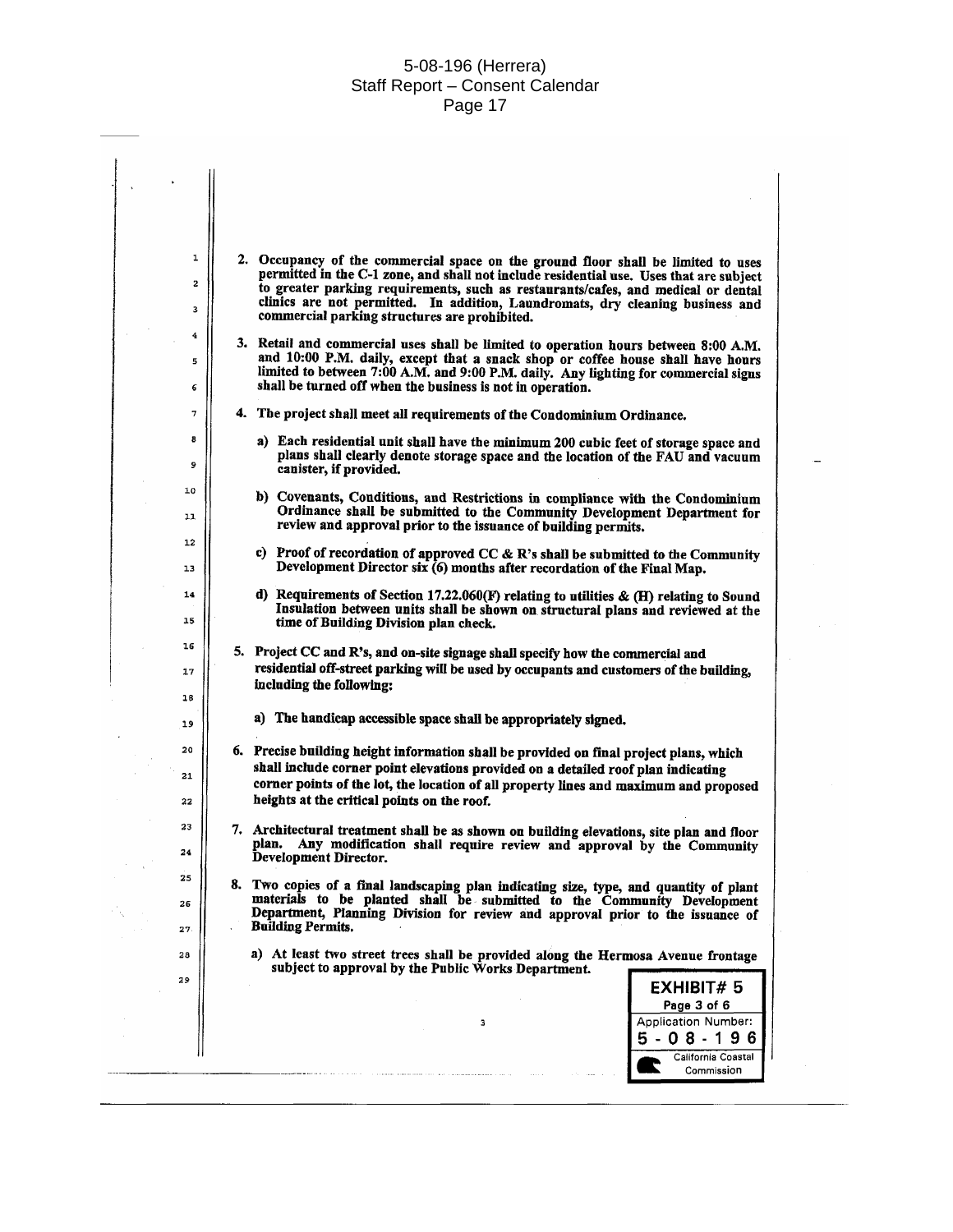$\overline{a}$ 

| ı              | b) The landscape plan shall maximize landscaping in yards areas where possible<br>and minimize hardscape areas.                                                                                                                                                                                                                                                         |
|----------------|-------------------------------------------------------------------------------------------------------------------------------------------------------------------------------------------------------------------------------------------------------------------------------------------------------------------------------------------------------------------------|
| 2<br>з<br>4    | 9. A sign program shall be submitted for review and approval by the Community<br>Development Department prior to the issuance of any sign permits for individual<br>businesses. All commercial signs shall be located on the first floor commercial portion<br>of the building, and shall be in compliance with the Sign Ordinance requirements for<br>the C-1 zone.    |
| 5<br>6         | 10. There shall be compliance with all requirements of the Public Works Department<br>and Fire Department.                                                                                                                                                                                                                                                              |
| 7<br>8<br>9    | 11. The address of each condominium unit shall be conspicuously displayed on the street<br>side (Hermosa Avenue) of the buildings with externally or internally lit numbers and<br>the method for illumination shall be shown on plans. Addressing numbering and<br>display subject to approval by the Community Development Department                                 |
| 10<br>11       | 12. If garage doors are installed on the garage door openings for the residential parking,<br>it shall be a roll-up automatic garage door with a minimum 7-foot clearance with the<br>door in the open position.                                                                                                                                                        |
| 12<br>13<br>14 | 13. Two copies of final construction plans, including site, elevation and floor plans,<br>which are consistent with the conditions of approval of this conditional use permit,<br>shall be reviewed and approved by the Planning Division for consistency with<br>Planning Commission approved plans prior to the submittal to the Building Division<br>for Plan Check. |
| 15<br>16<br>17 | a) Construction plans shall include details regarding lighting so as not to adversely<br>impact residences, and shall not include any flashing, blinking or high intensity<br>lighting. Lighting shall be included to adequate illuminate parking areas and<br>corridors.                                                                                               |
| 18             | b) Construction plans shall include locations for electrical connections for<br>commercial signs.                                                                                                                                                                                                                                                                       |
| 19<br>20       | c) Construction plans shall provide conduit from roof to electrical service panel to<br>facilitate future photovoltaic system installation in residential units.                                                                                                                                                                                                        |
| 21             | 14. Final construction plans shall include detailed lighting plans to ensure compatibility<br>between uses, and to provide adequate security for the parking areas.                                                                                                                                                                                                     |
| 22<br>23<br>24 | 15. The applicant shall submit all required plans and reports in two steps to comply with<br>the City's construction debris recycling program including manifests from both the<br>recycler and County landfill, prior to final approval of building demolition and<br>issuance of building permits, and prior to project final approval.                               |
| 25<br>26<br>27 | 16. The applicant shall work with staff to integrate reasonable sustainable development<br>standards in the project. The applicant shall incorporate at least one (1) sustainable<br>development technology from each of the three (3) categories in the City's Green<br>Building Design Checklist prior to the issuance of the Certificate of Occupancy.               |
| 28<br>29       | 17. Prior to approval of the Final Map, and prior to issuance of a Certificate of<br>Occupancy, outstanding assessments must either be paid in full or apportioned to any                                                                                                                                                                                               |
|                | EXHIBIT#5                                                                                                                                                                                                                                                                                                                                                               |
|                | Page 4 of 6                                                                                                                                                                                                                                                                                                                                                             |
|                |                                                                                                                                                                                                                                                                                                                                                                         |
|                | <b>Application Number:</b><br>$5 - 08 - 196$                                                                                                                                                                                                                                                                                                                            |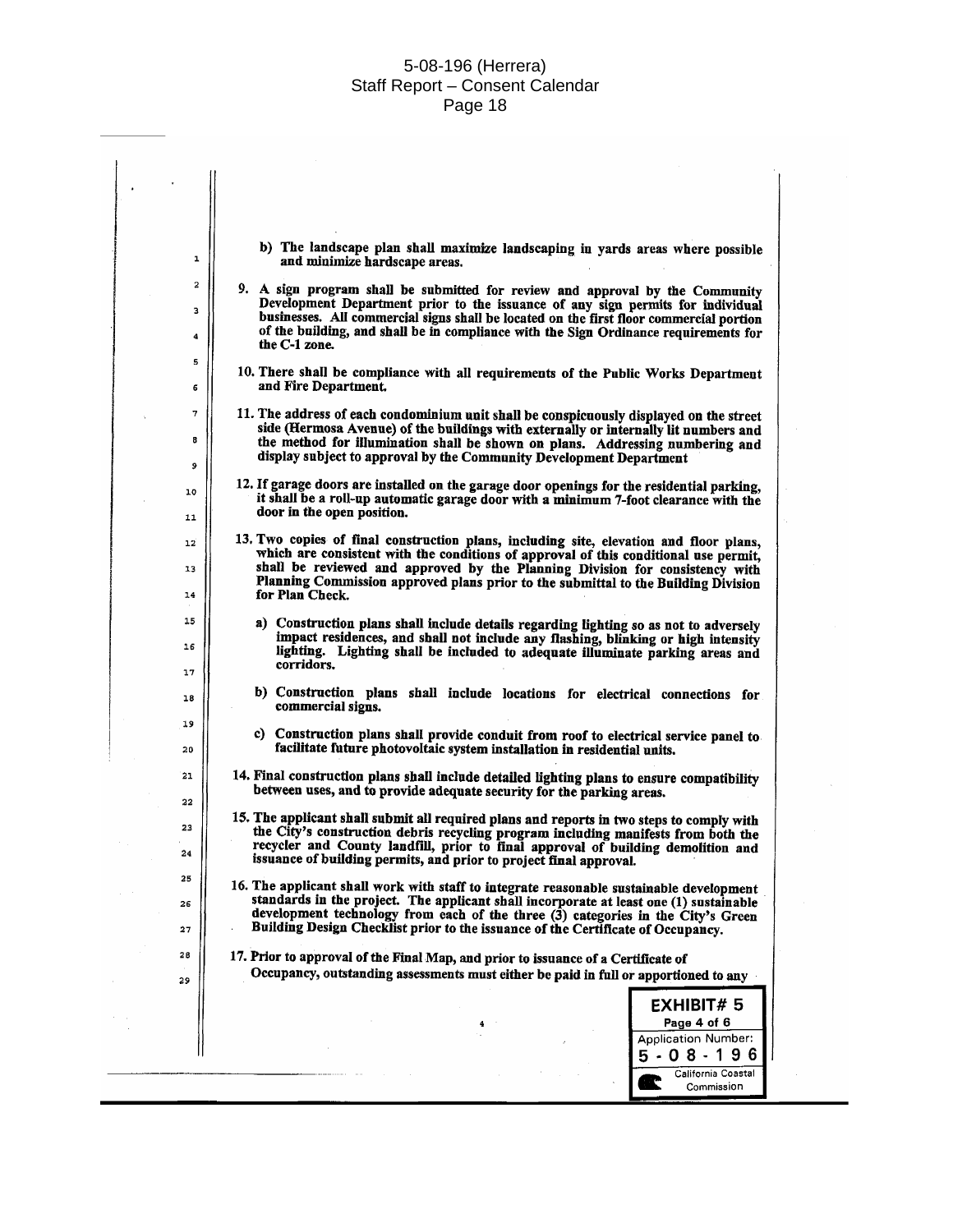$\overline{a}$ 

|    | newly created parcels. Notice of same shall be provided to the Community                                                                                                                           |
|----|----------------------------------------------------------------------------------------------------------------------------------------------------------------------------------------------------|
| 1  | Development Director. Assessment payoff amounts may be obtained by calling the                                                                                                                     |
| 2  | City's Assessment Administrator at (800) 755-6864. Applications for apportionment                                                                                                                  |
| з  | may be obtained in the Public Works Department.                                                                                                                                                    |
|    | 18. The Conditional Use Permit and Precise Development Plan shall be null and void                                                                                                                 |
| 4  | eighteen months from the date of approval unless building permits have been                                                                                                                        |
| 5  | obtained. The applicant may apply in writing for an extension of time to the<br>Planning Commission prior to the dates of expiration.                                                              |
| 6  |                                                                                                                                                                                                    |
|    | 19. Prior to issuance of a building permit, abutting property owners and residents<br>within 100 feet shall be notified of the anticipated date for commencement of                                |
| 7  | construction.                                                                                                                                                                                      |
| 8  | a) The form of the notification shall be provided by the Planning Division of the                                                                                                                  |
| 9  | <b>Community Development Department.</b>                                                                                                                                                           |
| 10 | b) Building permits will not be issued until the applicant provides an affidavit                                                                                                                   |
| 11 | certifying mailing of the notice.                                                                                                                                                                  |
|    | 20. The owner shall provide separate written disclosure upon sale or rental of the                                                                                                                 |
| 12 | subject property that it is a mixed use and permits commercial and residential uses                                                                                                                |
| 13 | within the building.                                                                                                                                                                               |
| 14 | 21. The project shall be subject to Planning Commission review for conformance to                                                                                                                  |
| 15 | operating and development conditions six months after occupancy.                                                                                                                                   |
|    | Section 6. This grant shall not be effective for any purposes until the permittee and the                                                                                                          |
| 16 | owners of the property involved have filed at the office of the Planning Division of the                                                                                                           |
| 17 | Community Development Department their affidavits stating that they are aware of, and agree to                                                                                                     |
| 18 | accept, all of the conditions of this grant.                                                                                                                                                       |
|    | The Conditional Use Permit and Precise Development Plan shall be recorded, and proof of                                                                                                            |
| 19 | recordation shall be submitted to the Community Development Department.                                                                                                                            |
| 20 |                                                                                                                                                                                                    |
| 21 | Each of the above conditions is separately enforced, and if one of the conditions of                                                                                                               |
| 22 | approval is found to be invalid by a court of law, all the other conditions shall remain valid and<br>enforceable.                                                                                 |
|    |                                                                                                                                                                                                    |
|    | Permittee shall defend, indemnify and hold harmless the City, it agents, officers, and                                                                                                             |
|    | employees from any claim, action, or proceeding against the City or its agents, officers, or                                                                                                       |
|    | employee to attack, set aside, void or annul this permit approval, which action is brought within                                                                                                  |
| 25 | the applicable time period of the State Government Code. The City shall promptly notify the<br>permittee of any claim, action, or proceeding and the City shall cooperate fully in the defense. If |
| 26 | the City fails to promptly notify the permittee of any claim, action or proceeding, or if the City                                                                                                 |
| 27 | fails to cooperate fully in the defense, the permittee shall no thereafter be responsible to defend,                                                                                               |
|    | indemnify, or hold harmless the City.                                                                                                                                                              |
|    | <b>EXHIBIT#5</b>                                                                                                                                                                                   |
|    | Page 5 of 6                                                                                                                                                                                        |
|    | Application Number:                                                                                                                                                                                |
|    | $-08 - 196$<br>5                                                                                                                                                                                   |
|    | California Coastal                                                                                                                                                                                 |
|    | Commission                                                                                                                                                                                         |